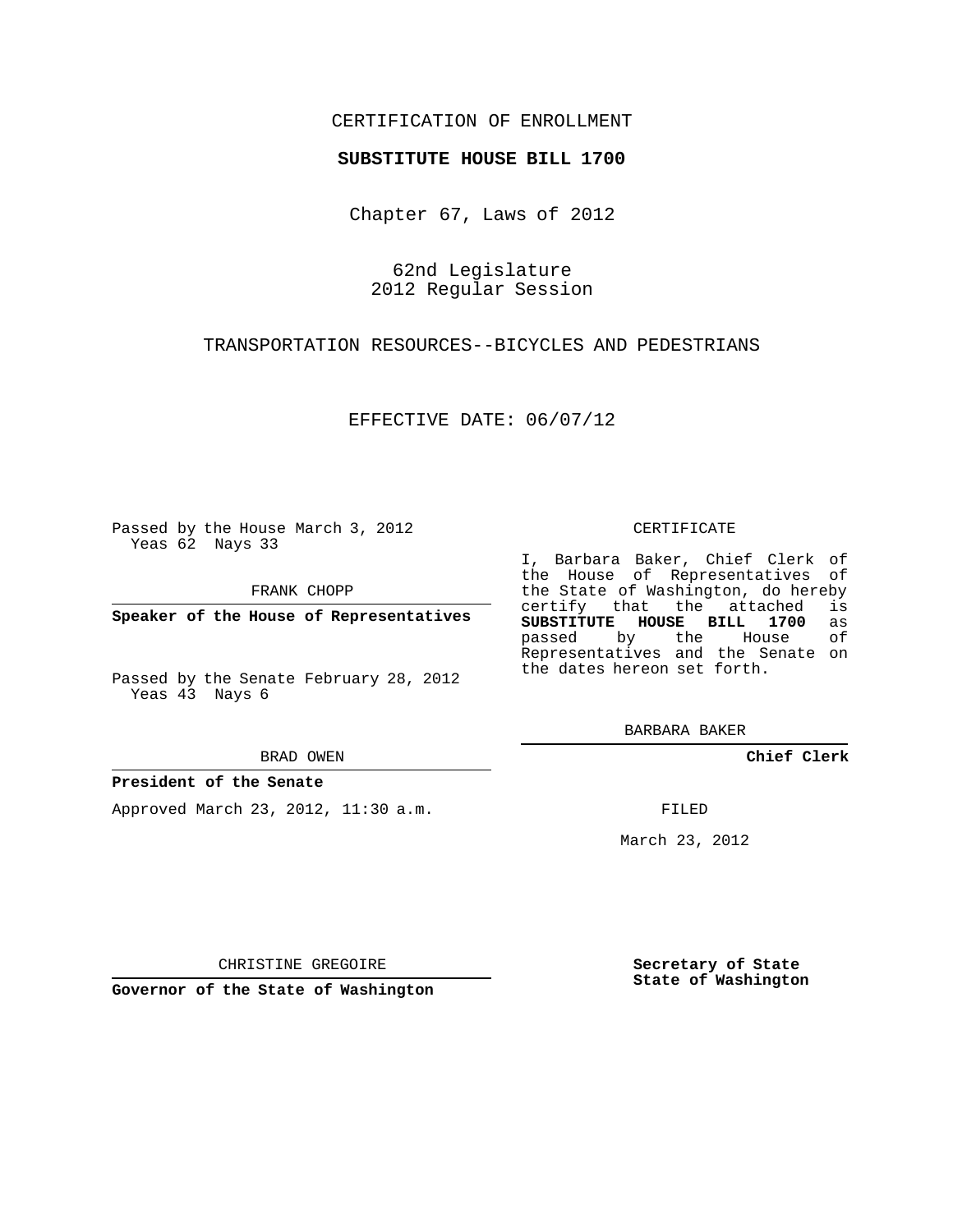# **SUBSTITUTE HOUSE BILL 1700** \_\_\_\_\_\_\_\_\_\_\_\_\_\_\_\_\_\_\_\_\_\_\_\_\_\_\_\_\_\_\_\_\_\_\_\_\_\_\_\_\_\_\_\_\_

\_\_\_\_\_\_\_\_\_\_\_\_\_\_\_\_\_\_\_\_\_\_\_\_\_\_\_\_\_\_\_\_\_\_\_\_\_\_\_\_\_\_\_\_\_

## AS AMENDED BY THE SENATE

Passed Legislature - 2012 Regular Session

# **State of Washington 62nd Legislature 2012 Regular Session**

**By** House Transportation (originally sponsored by Representatives Fitzgibbon, Angel, Appleton, Armstrong, Rolfes, Johnson, Clibborn, Rivers, Reykdal, Ormsby, Upthegrove, Liias, Billig, and Moeller)

READ FIRST TIME 02/17/11.

 AN ACT Relating to modifying the requirements related to designing various transportation projects; amending RCW 35.75.060, 35.78.030, 36.82.145, and 43.32.020; adding a new section to chapter 35.78 RCW; adding a new section to chapter 36.82 RCW; and creating a new section.

BE IT ENACTED BY THE LEGISLATURE OF THE STATE OF WASHINGTON:

 NEW SECTION. **Sec. 1.** It is the intent of the legislature that the Washington state department of transportation shall provide for the needs of drivers, public transportation vehicles and patrons, bicyclists, and pedestrians of all ages and abilities in all planning, programming, design, construction, reconstruction, retrofit, operations, and maintenance activities and products.

 It is also the intent of the legislature that the department shall view all transportation improvements as opportunities to improve safety, access, and mobility for all travelers in Washington and recognize bicycle, pedestrian, and transit modes as integral elements of the transportation system.

 The increase in Washington's older adult population, which is up to forty percent of total population in some counties, increases the need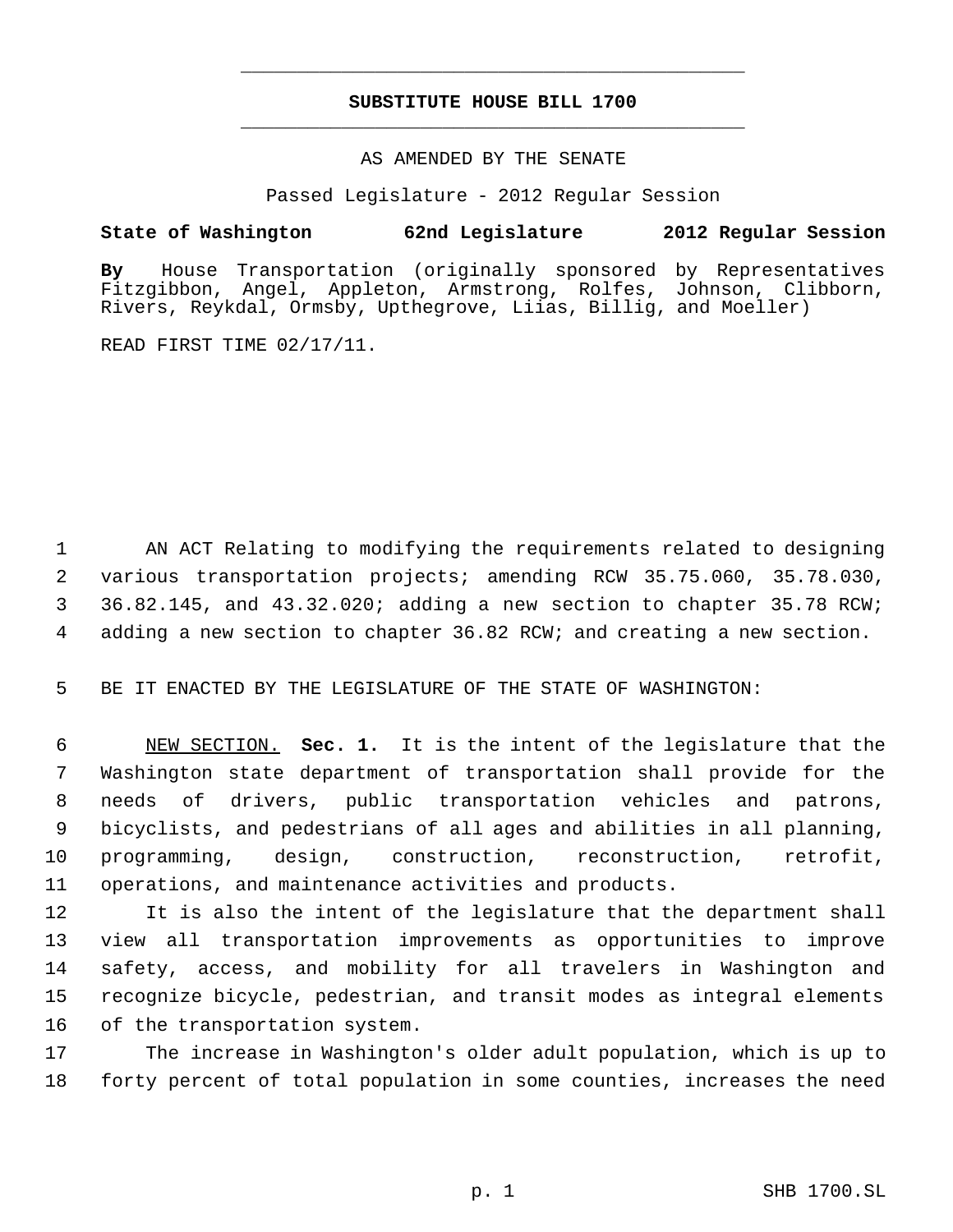for locally based transportation options and a statewide transportation system less reliant on the automobile.

 Washington is committed to providing community-based options for individuals with disabilities who require access to a broader range of transportation options.

 Washington believes the full integration of all modes in the design of streets and roadways will increase the capacity and efficiency of the road network, reduce traffic congestion, improve mobility options, and limit greenhouse gas emissions.

 Washington believes regular walking and bicycling improves physical health, increases mental well-being, and helps reduce the risk of cardiovascular disease, Type 2 diabetes, some cancers, and other chronic diseases. Increased physical activity is also critical to combating the obesity crisis in Washington.

 **Sec. 2.** RCW 35.75.060 and 1982 c 55 s 1 are each amended to read as follows:

 Any city or town may use any funds available for street or road construction, maintenance, or improvement for building, improving, and maintaining bicycle paths, lanes, roadways, and routes, and for improvements to make existing streets and roads more suitable and safe for bicycle traffic: PROVIDED, That any such paths, lanes, roadways, routes, or streets for which any such street or road funds are expended shall be suitable for bicycle transportation purposes and not solely for recreation purposes. Bicycle facilities constructed or modified 25 after ((June 10, 1982)) December 31, 2012, shall meet or exceed the 26 standards ((of the state department of transportation)) adopted by the design standards committee under RCW 35.78.030.

 NEW SECTION. **Sec. 3.** A new section is added to chapter 35.78 RCW to read as follows:

 Any city or town may use any funds available for street or road construction, maintenance, or improvement for building, improving, and maintaining a pedestrian right-of-way and for improvements to make existing streets and roads more suitable and safe for pedestrian travel. Any such paths, lanes, roadways, routes, or streets for which any such street or road funds are expended must be suitable for pedestrian travel purposes and not solely for recreation purposes. A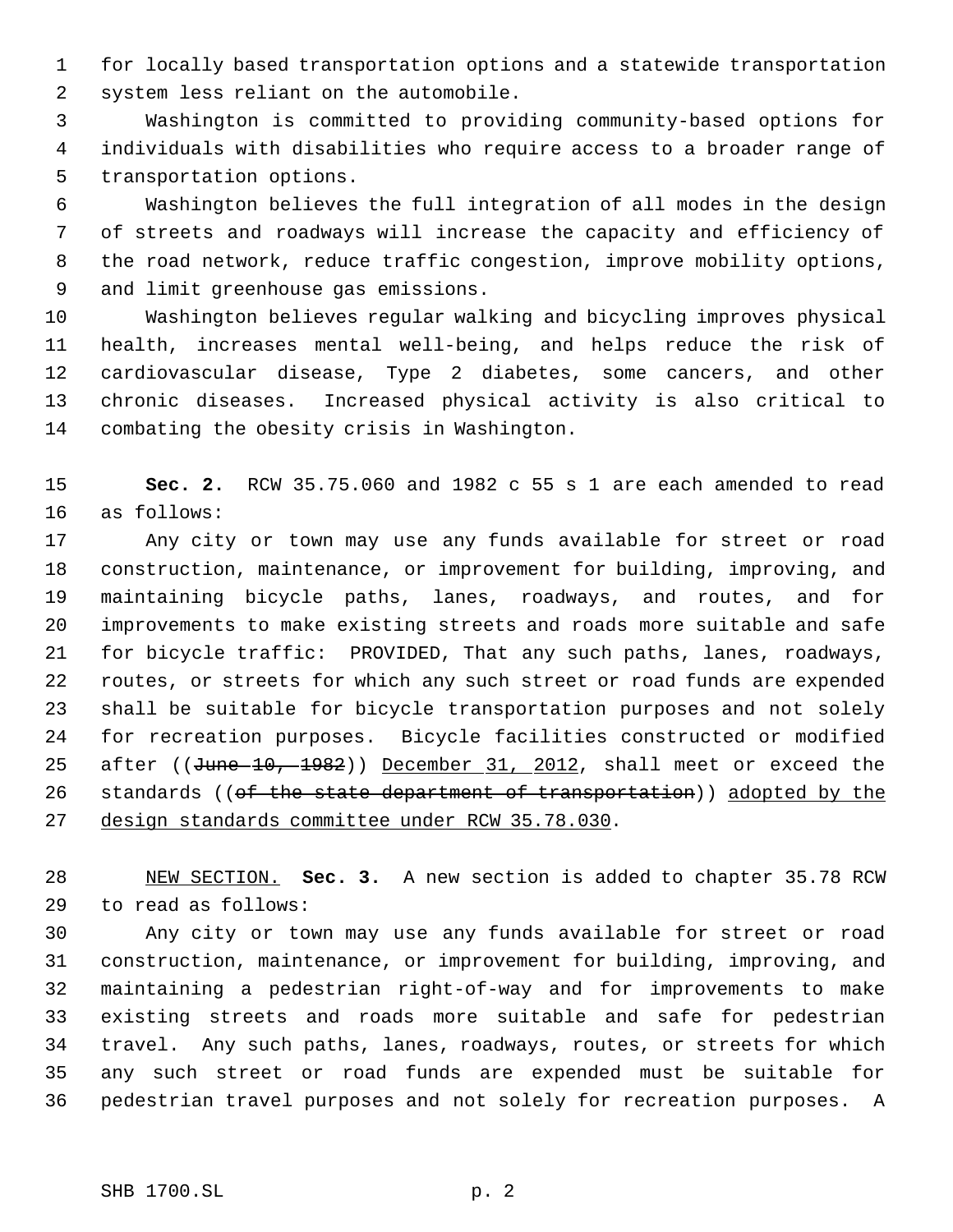pedestrian right-of-way constructed or modified after December 31, 2012, must meet or exceed the standards adopted by the design standards committee under RCW 35.78.030.

 **Sec. 4.** RCW 35.78.030 and 1965 c 7 s 35.78.030 are each amended to read as follows:

 (1) The design standards committee shall from time to time adopt uniform design standards for major arterial and secondary arterial streets.

9 (2) By July 1, 2012, and from time to time thereafter, the design standards committee shall adopt standards for bicycle and pedestrian facilities.

 **Sec. 5.** RCW 36.82.145 and 1982 c 55 s 3 are each amended to read as follows:

 Any funds deposited in the county road fund may be used for the construction, maintenance, or improvement of bicycle paths, lanes, routes, and roadways, and for improvements to make existing streets and roads more suitable and safe for bicycle traffic. Bicycle facilities 18 constructed or modified after ((June -10, -1982)) December 31, 2012, 19 shall meet or exceed the standards ((of-the state department of 20 transportation)) adopted by the design standards committee under RCW 43.32.020.

 NEW SECTION. **Sec. 6.** A new section is added to chapter 36.82 RCW to read as follows:

 Any county may use any funds available for street or road construction, maintenance, or improvement for building, improving, and maintaining a pedestrian right-of-way and for improvements to make existing streets and roads more suitable and safe for pedestrian travel. Any such paths, lanes, roadways, routes, or streets for which any such street or road funds are expended must be suitable for pedestrian travel purposes and not solely for recreation purposes. A pedestrian right-of-way constructed or modified after December 31, 2012, must meet or exceed the standards adopted by the design standards committee under RCW 43.32.020.